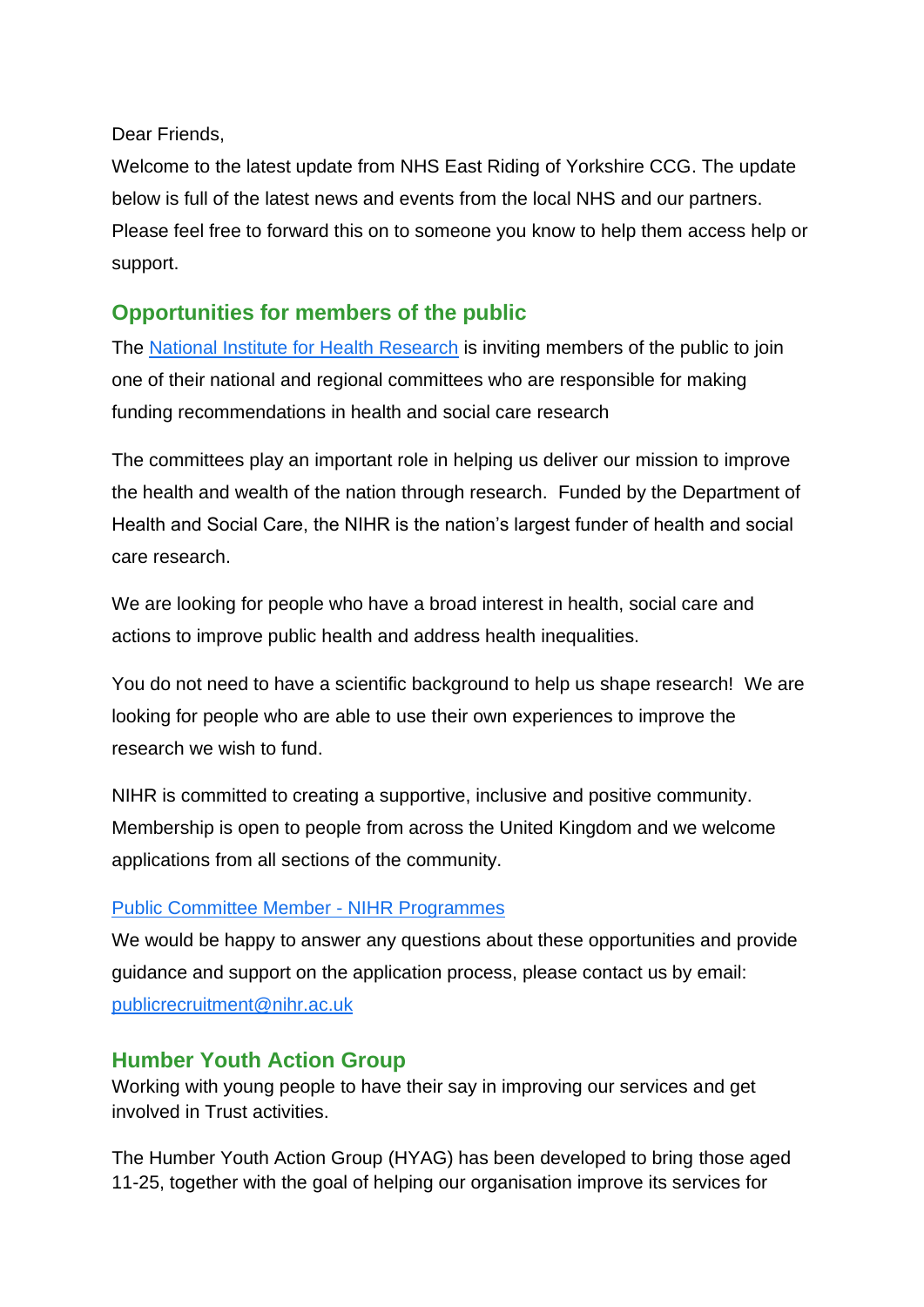children and young people. To learn about our services for Children and Young People please [click here](https://www.humber.nhs.uk/Get%20Involved/childrens-services-index.htm).

We recognise that young people have an important part to play in improving NHS services for young people. We meet virtually around every 4-6 weeks for approximately 1.5 hours, as well as face-to-face workshops across different locations in Hull and East Riding within the year.

The virtual sessions are fun and friendly where you can meet other young likeminded people to share your thoughts, ideas and experiences of health and health services in your area.

Learn more about the Humber Youth Action Group from Haris, who helped the Trust to create the Youth Board.

[To view in full please click here.](https://www.humber.nhs.uk/Get%20Involved/humber-youth-action-group.htm)

# **Patient and Public Involvement in research: ESCAPE Trial**

We are looking for people with current or previous experience of having a mental health problem to provide advice on the delivery and design of a research project on e-cigarettes. Do you have current or previous experience of a mental health problem or are a carer for someone who is?

[For more information please click here.](https://mcusercontent.com/402991abee2a92bc8177face8/files/0947fab9-9ed2-5e5c-a4d0-8197652465d8/ESCAPE_PPI_FLYER_FINAL_1_.pdf)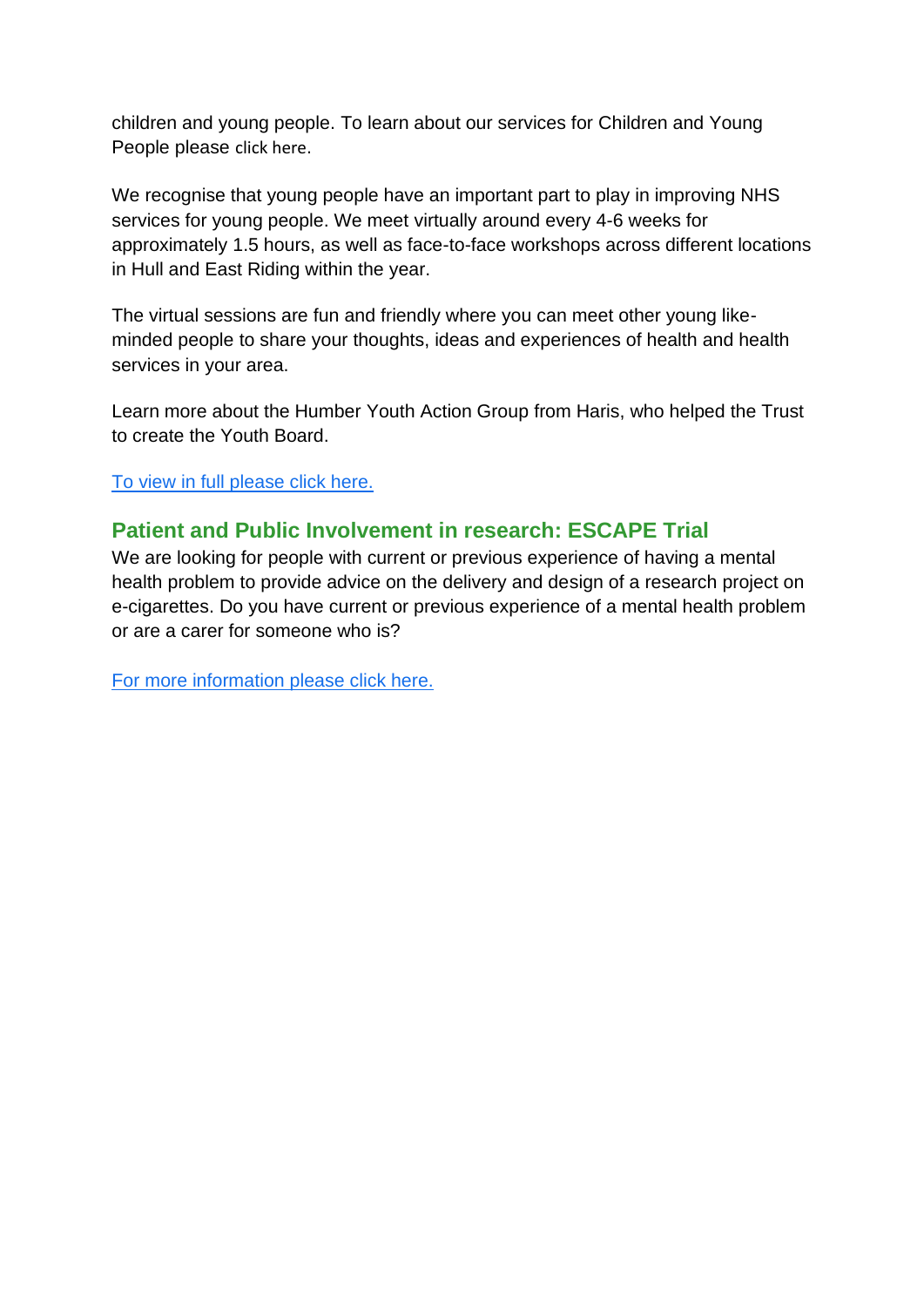

Call or text: 07384 239038

## **Respite and Inpatient Workshop**

The workshop will focus on peoples experience of respite and inpatient stays, focusing on the learning disability and autism communities. We are looking for people with lived experience of these services to get involved including carers and family members.

## [To view the flyer in full please click here](https://mcusercontent.com/402991abee2a92bc8177face8/files/a5f62907-74fd-a95b-dad7-ab8f0309feb6/respite_poster_.pptx)

## **Cervical screening saves lives" says national campaign**

The Department of Health and Social Care, with the support of NHS England and NHS Improvement, has launched a Help Us Help You – Cervical Screening Campaign, to highlight the benefits of cervical screening and remind people that it can help stop cancer before it starts. The campaign encourages those eligible for screening - women and people with a cervix aged 25-64 - to respond to their cervical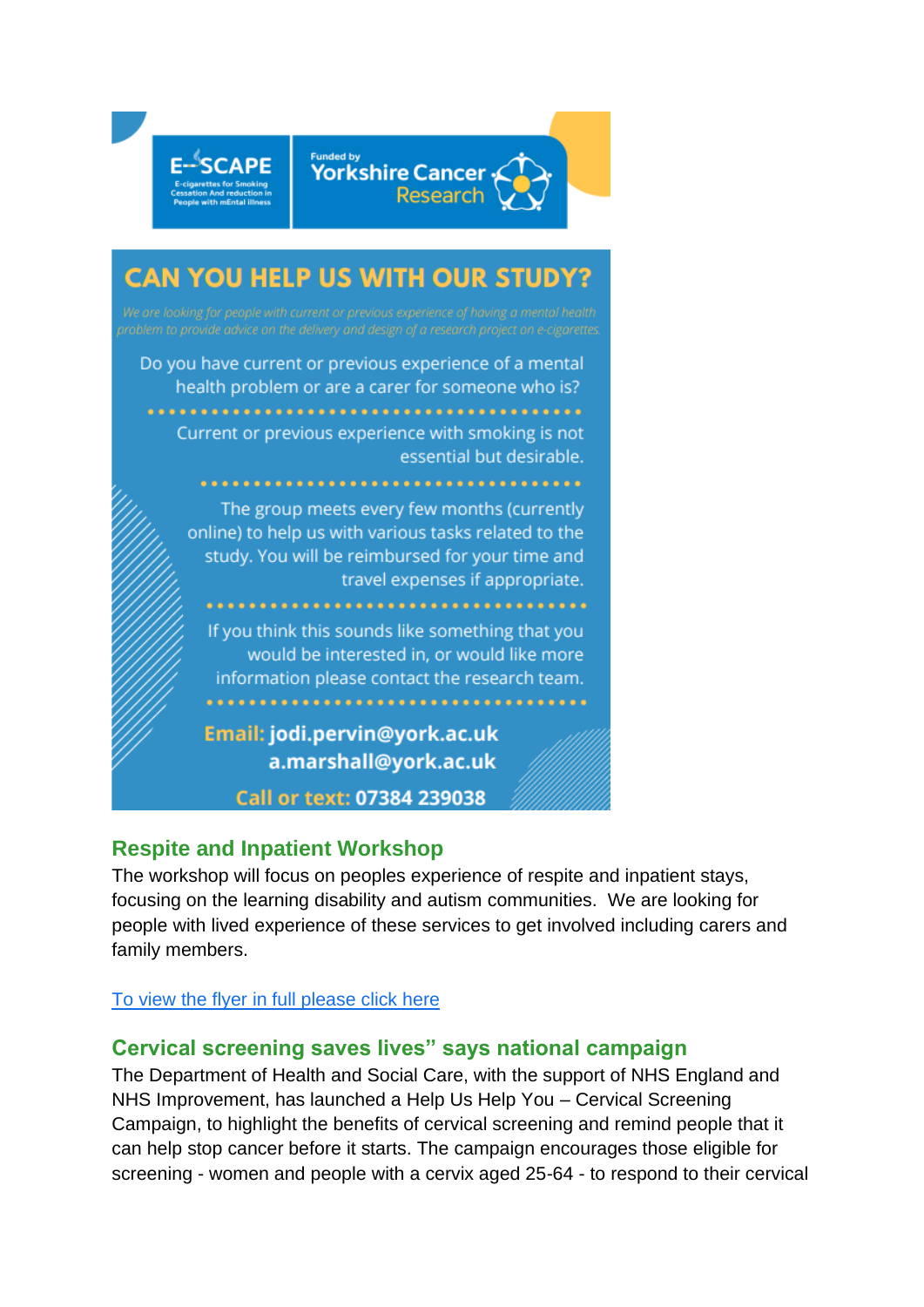screening invitation letters and to book an appointment at their GP practice if they missed their last one.

Two women die every day from cervical cancer in England. Yet it is one of the most preventable cancers and getting screened can help stop it before it starts. . Screening checks for certain types of the HPV virus that can cause cell changes to your cervix. Cell changes are easily treated and this prevents cervical cancer.

To encourage those who are eligible to attend cervical screening a new film with British Sign Language has been released featuring Loose Women panellist *Linda Robson*, TV personality *Scarlett Moffatt*, broadcaster *Louise Minchin*, Drag Queen *Victoria Scone* and female rights activist *Sharon Gaffka,* alongside GP and media medic, Dr Zoe Williams. Through life saving conversations, they tackle the barriers to attending cervical screening, encourage those eligible to book their appointment when invited and to contact their GP practice or sexual health clinic if they missed their last screening. You can view the full film with BSL at youtu.be/nmLvYaMs4S8

Women and people with a cervix who have a learning disability are particularly encouraged to attend screening as they are less likely to do so than the general population. To help with this an easy read leaflet which explains why cervical screening is important and what happens at the appointment can be downloaded on the 'Further help and support' pages at [www.nhs.uk/cervicalscreening](http://www.nhs.uk/cervicalscreening) or at: [bit.ly/smear-test-easy-read](https://eur03.safelinks.protection.outlook.com/?url=http%3A%2F%2Fbit.ly%2Fsmear-test-easy-read&data=04%7C01%7CSylvia.Epitropou%40dhsc.gov.uk%7C1f5cfb6568314b71c21408d9f6d6c50f%7C61278c3091a84c318c1fef4de8973a1c%7C1%7C0%7C637812224568795972%7CUnknown%7CTWFpbGZsb3d8eyJWIjoiMC4wLjAwMDAiLCJQIjoiV2luMzIiLCJBTiI6Ik1haWwiLCJXVCI6Mn0%3D%7C3000&sdata=yybnQfWAZrKAZuV7VNdFGaiQSAqaUXxI58ynlNzSFx0%3D&reserved=0)

For more information about screening visit [www.nhs.uk/cervicalscreening](http://www.nhs.uk/cervicalscreening)

## **Humber Acute Services Programme partner newsletter**

Welcome to the latest edition of our primary, community and mental health partner newsletter, all about the Humber Acute Services programme. In it you'll find the latest news and updates about the programme, alongside information about how you can continue to get involved, share your ideas or ask questions.

[To view in full please click here.](mailto:https://server.smartmailer.tractivity.co.uk/View.aspx?q=xJ37nwiu+gEeoFtWlXLj2JpFMNzKoFwoREZe160V6PG8MADSi6rWXsZ5ZTmBQlvU5SfZ6J5f1hKGcf8Vd71aPsHLlboBP2IqbIO7wSPvrCpy9zOxRblCe7fghWjYYBUvfwY3R1QW9ETExlwBAjCbmCxNdc4SRqr7UgI9X/u6IRU=)

# **Survey asking Young People in ERY about activities and support in their communities**

We have been commissioned by East Riding Council to do a piece of scoping work looking at the provision of community activities and support for young people in some of our most rural areas. This work will contribute to potential future commissioning decisions around additional services and activities for these communities. We would be grateful if you can share this survey as widely as possible with our target group of young people living in the East Riding of Yorkshire.

[Please click here to access](https://forms.gle/ax2EQMboqRTfZnww5) the short survey, we would like as many young people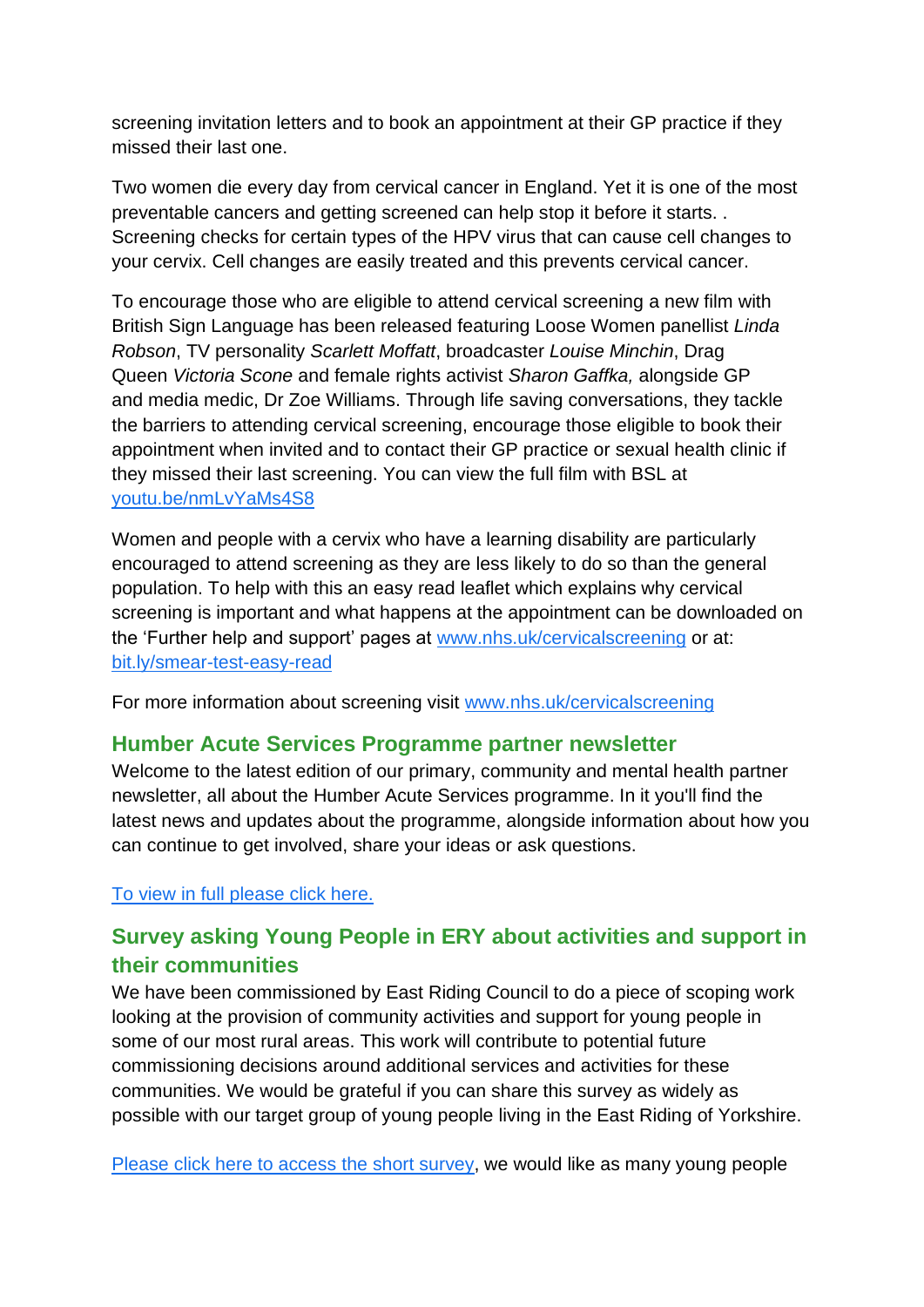as possible from the East Riding to fill in. The closing date for this survey is noon Tuesday **12 April.**

# **NHS Humber and North Yorkshire Integrated Care Board – Humber and North Yorkshire ICS - Development of the Public and Patient Engagement Strategy**

This year will see NHS organisations across Humber and North Yorkshire coming together in a new way to plan and deliver services. These changes enable health and care organisations to join up more effectively to improve the health and wellbeing of people and communities. We will all be able to work together in a refreshed way to collectively improve population health and healthcare, tackle inequalities in access and experience and enhance productivity and value for money.

We would be grateful for your input to shape the emerging strategy of public and patient involvement for our new way of working. You can share your views with us by completing this [questionnaire.](https://eu.surveymonkey.com/r/VV2K6RZ) It will take about 10 minutes and will close on **10 April 2022.**

## **#SolvingTogether Social Influence and Engagement Toolkit for Regions, Systems and All NHS Organisations**

#### **What is #SolvingTogether, and what does it aim to do?**

Despite ongoing pressures on staff, hardworking teams across the NHS have continued work hard to reduce waiting times. We also want to support people to stay as well as possible whilst waiting.

Our pandemic response clearly showed that by working together we could develop, test and adopt effective solutions to health challenges at an incredible pace. Just as with the pandemic response, we are looking to you, the experts in delivering high quality care, for ideas for how best to address the challenges we now face.

#### [To view in full please click here.](https://mcusercontent.com/402991abee2a92bc8177face8/files/1db0fa02-26de-aaa4-1802-12846a2dc955/_SolvingTogether_engagement_social_influence_regions_toolkit_v3_002_.docx)

## **Telephone be-friending to help battle loneliness among LGBT+ older people**

Re-engage, the charity dedicated to combating loneliness and social isolation, has launched a free telephone be-friending service for older LGBT+ people. The service is specifically for lesbian, gay, bisexual, transgender + people aged 75 and over who would like to speak to someone who's also LGBT+. The same volunteer will phone each week to provide much needed friendship and conversation

If you would like to be matched with one of our friendly rainbow call companions, or know someone aged 75 and over from the LGBT+ community who could benefit from a weekly chat, call 0800 716 543 (freephone) or email: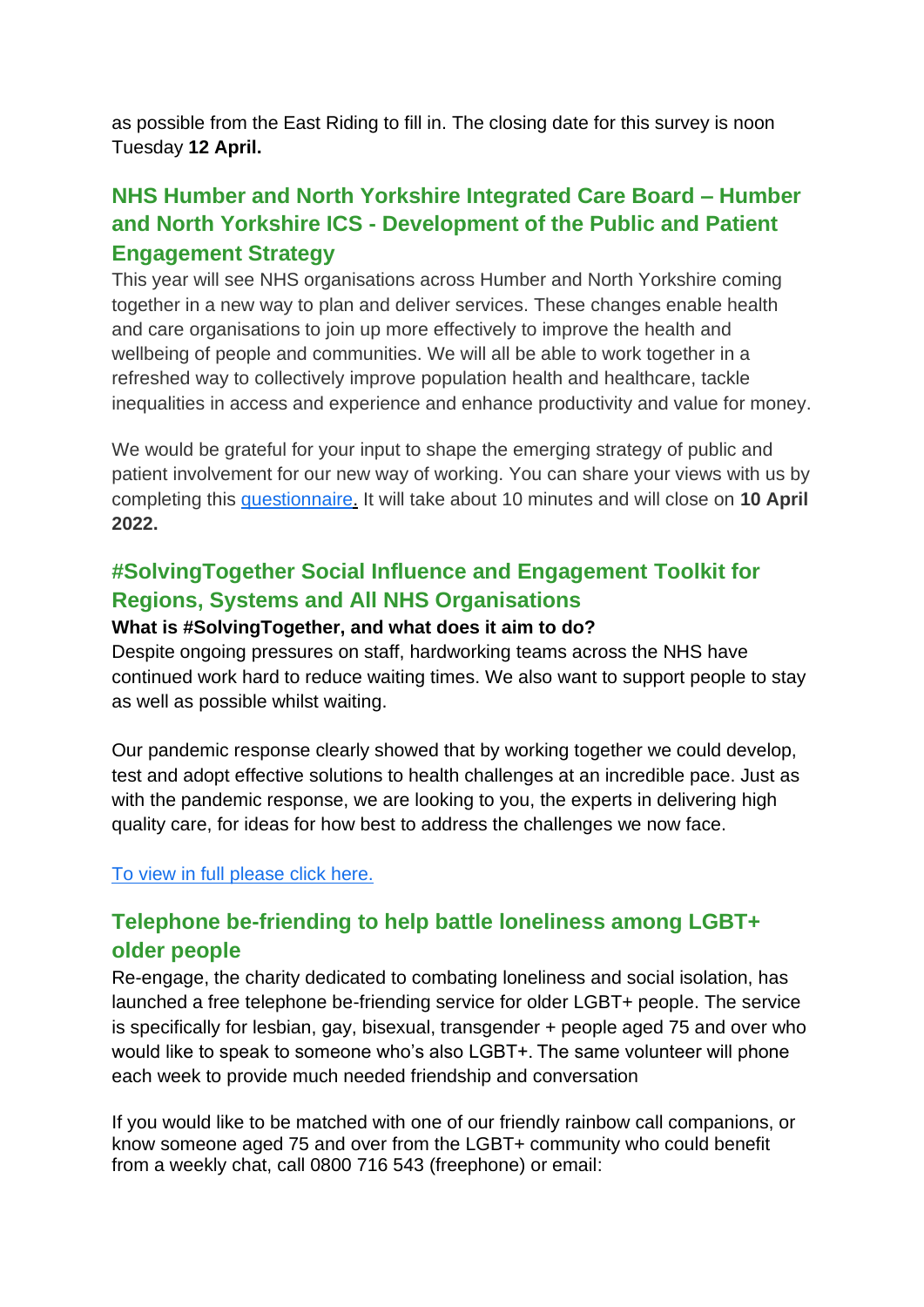[samuel.higgins@reengage.org.uk](mailto:samuel.higgins@reengage.org.uk)

Further information can also be found on the CCGs website here.



# **Humber Acute Services (HASR) - Survey**

We have been doing lots of listening to staff, partners, patients and members of the public over recent months and it is clear that the name of our programme – Humber Acute Services or HASR – does not mean a lot to most of the people we speak to.

As we continue to plan for public consultation, we need a name that can engage and allows the public, staff and other key stakeholders to grasp the nature of the work we are doing. Please click below to vote for your favourite name or make an alternative suggestion – it will only take a minute of your time.

#### Please click here [to take part in the survey.](https://humbernorthyorkshire.engage-360.co.uk/surveys/52)

The survey is due to close on the **18 April**. If you have any further questions please contact [kia.alvani@nhs.net](mailto:kia.alvani@nhs.net)

# **Would you like to help shape mental health services in the East Riding**

The East Riding of Yorkshire Council and East Riding of Yorkshire Clinical Commissioning Group are keen to hear from people who have lived experienced of mental health issues or an interest in mental health.

We are inviting you to join our mental health chat to promote the voices of local residents who understand what is working well in mental health services, what could be better and what we can learn.

If you are over 18 and would like to be involved our next event will be on 28th April